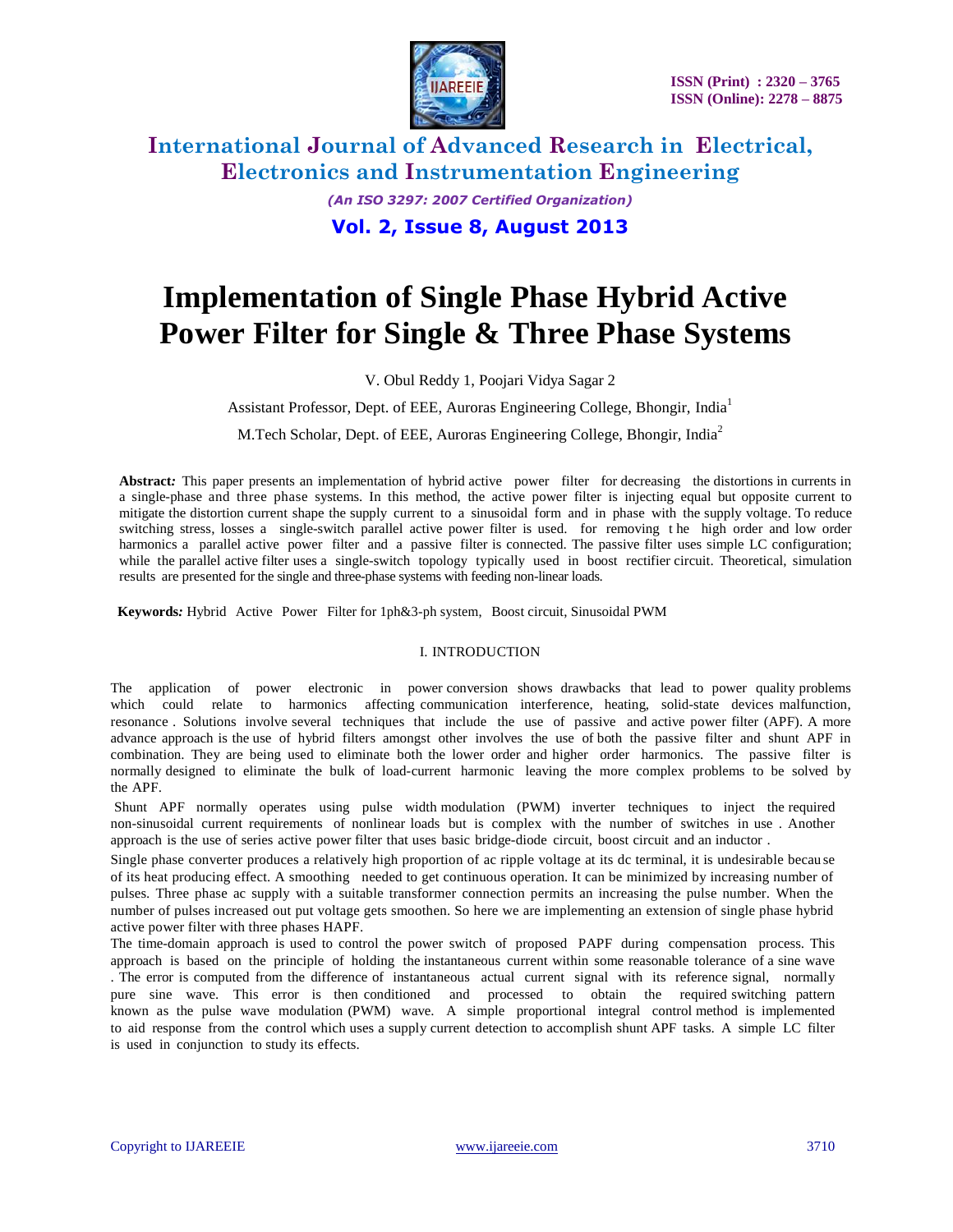

*(An ISO 3297: 2007 Certified Organization)*

### **Vol. 2, Issue 8, August 2013**

### **II. PROPOSED HYBRID ACTIVE POWER FILTER**

The new proposed hybrid APF consists of two types of filter; simple LC passive filter and a PAPF for removing both high order and low order harmonic components. Fig. 1 shows the arrangement of proposed hybrid APF and in block diagram of Fig. 2 with its control components of







Fig. 2: Functional Block Diagram of Hybrid APF



Fig. 1: The Proposed Hybrid APF Arrangement

The PAPF is used to inject equal but opposite current into the system to mitigate the distortion current to a sinusoidal form; in phase and time with the voltage supply. The new proposed PAPF topology only consist a single active power switch (IGBT) in order to simplify the compensation circuit and reduce the switching stress.

The SCCL (fig.1) is used to monitor the supply current waveform and make corrections by current compensation techniques. If the supply current is distorted, the SCCL will respond by providing switching signal to the IGBT that will inject the current compensation from the PAPF circuit to the mains to compensate the distorted supply current into a sinusoidal form. Unipolar switching is proposed due to the use of one power switch in the system. The c o m p e n s a t i o n circuit uses a boost and PWM technique to generate the injected current into the system.

In this work, active PWM as active current wave shaping is used for switching control. This technique allows active comparison of the error signal with the carrier signal to ensure error is kept within the boundaries of the carrier peaks at all times. The active PWM operates by comparing the corrected signal with the carrier signal to produce the required PWM control. When sinusoidal signal has magnitude larger than or equal to the carrier signal, the comparator output (PWM sequence) is higher. A proportional integral (PI) control algorithm is used to regulate the error.

#### **III. OPERATION OF SHUNT APF**

The operation of the PAPF is best described by the illustration as shown in Figure 4 to inject the required current into the system. When switch is turned ON (Figure 4(a)), diode D5 is reversed biased. Thus the output stage is isolated from the system. The input supplies energy to the boost inductor that causes inductor current to increase linearly with ramp behaviour. The energy stored in the inductor can be used for compensation purposes.

When the switch is turned OFF, diode  $D_5$  is forward biased as shown in the equivalent circuit of Fig. 4(b). There exists a change in current. Since the inductor cannot change instantaneously, the voltage in the inductor reverses its polarity to maintain constant current. In this stage, the current will flow through the inductor, diode  $D_5$  and the compensating load.

Three-Phase Converters :

In three phase rectifiers in this project that combines the operation of normal rectifier operation and respective characteristics .

The operation of 3-ph rectifiers can be done with two types of circuit arrangements namely half wave and full wave rectifiers. In half rectifiers there are 3 switches (Diodes or thyristors) are used, for controlling purpose we are using the scr's as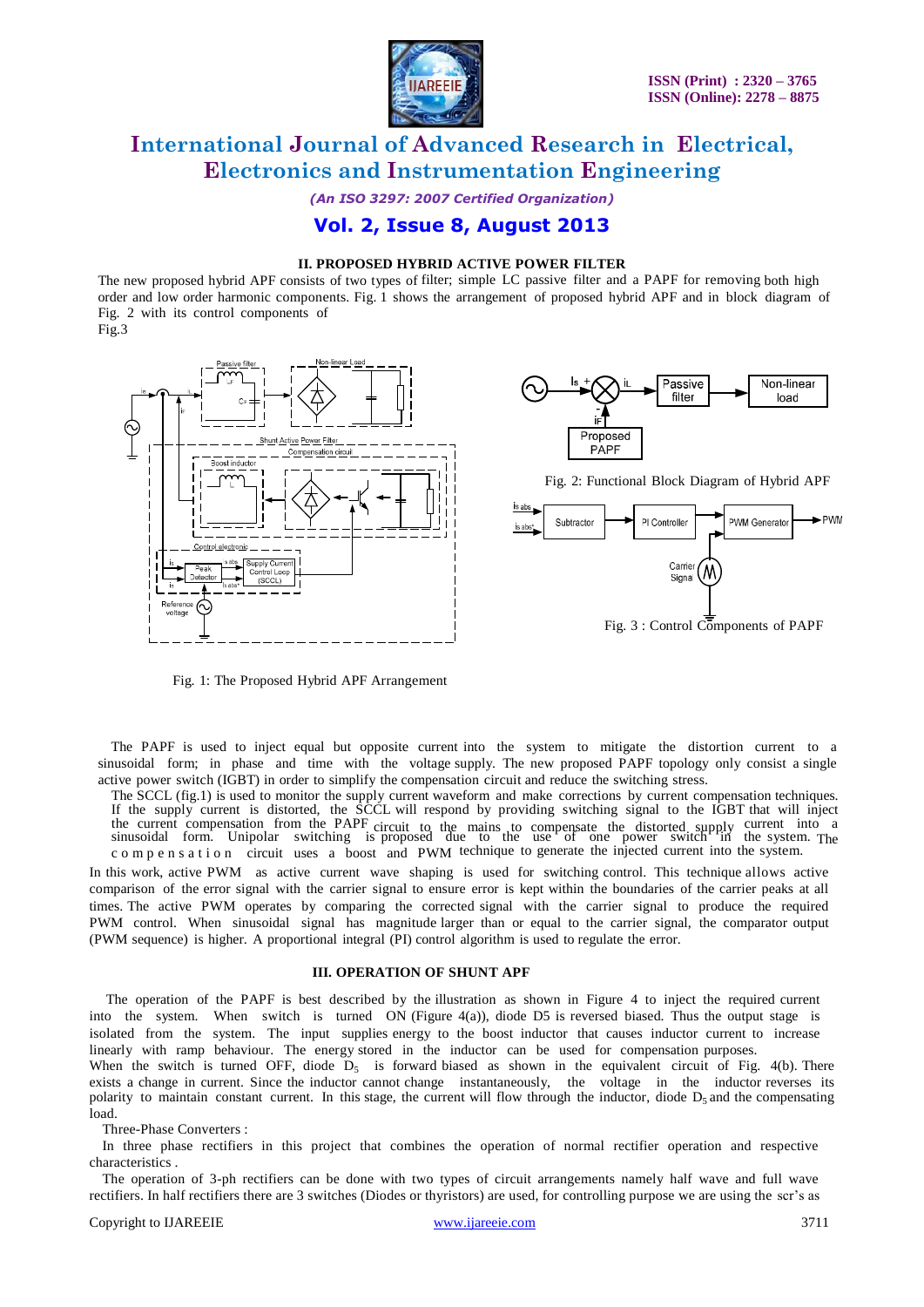

*(An ISO 3297: 2007 Certified Organization)*

### **Vol. 2, Issue 8, August 2013**

switches to control the load side parameters. In this 3 phase transformer used at input side as source voltage , here each switch can operate for 120 degrees apart as three phases combinely getting as total of 360 degree operation. Each leg in 3 phase rectifiers are arranged so that it gives complete operation to satisfy the desired load condition at output side .

As a part of introduction in this implementing of HAPF it will removes the Harmonics which will creates in 3phase systems when feeding with Non-linear loads .

By implementing 3-ph HAPF we can remove harmonics and THD will also decreases as like 1-ph systems

The ripple at the output voltage is given by

$$
\frac{dV_{load}}{V_{load}} = \frac{\delta T}{RC}
$$

where R is the load resistance and C is the capacitance.



Fig. 4: Equivalent circuit of the system when (a) power switch is turn "ON" and (b) power switch is turn "OFF"

Fig. 5 shows the waveform of the desired supply with the compensation current from boost technique. During switching on, the inductor is linearly ramping while when switching is off, energy from inductor and from supply will transfer to the load. Therefore the current from inductor will decrease linearly.



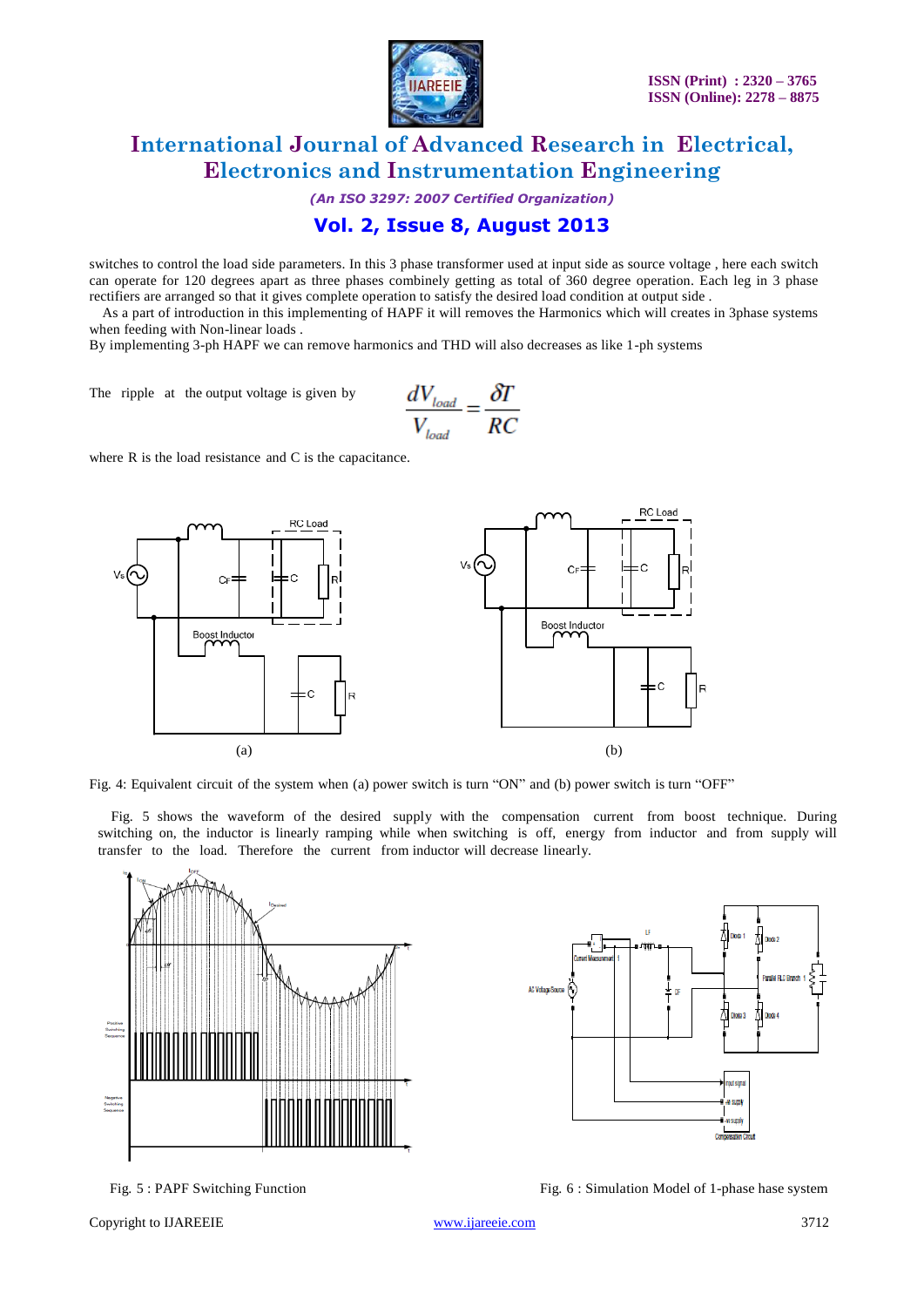

*(An ISO 3297: 2007 Certified Organization)*

### **Vol. 2, Issue 8, August 2013**

### **IV. SIMULATION MODEL**



In this work, MATLAB/Simulink was used to analyze the behaviour of the proposed system. Fig. 6 shows the proposed system that consists of a simple LC filter with PAPF shunt-connected with the non-linear load and main supply.. A gate drive circuit was used to boost the small PWM signal into an appropriate level for turning ON of the IGBT and to provide physical isolation between the power and electronics section.

### **V. SIMULATION RESULT S**

Selected simulations results on the operation of the proposed hybrid active power filter arrangements are presented. The behaviour of the supply subject to non-linear load is investigated in four modes of operation; without filter, b) with passive filter c) with APF and d) with hybrid. Fig. 8 show results obtained from simulation. In this project without using any rectifiers. The output voltage and currents gets distorted in phase shifts or out of phase. So, the total harmonic distortion values is on the range of 38% to 42%.by connecting simple passive filter half of its means 20% to 24% to reduced.by adding active power filter thd value reduced to 10% to 12%.finally by implementing hybrid active power filter means combination of both active and passive filters the thd value reduced to below 4.36% which is to be economical.

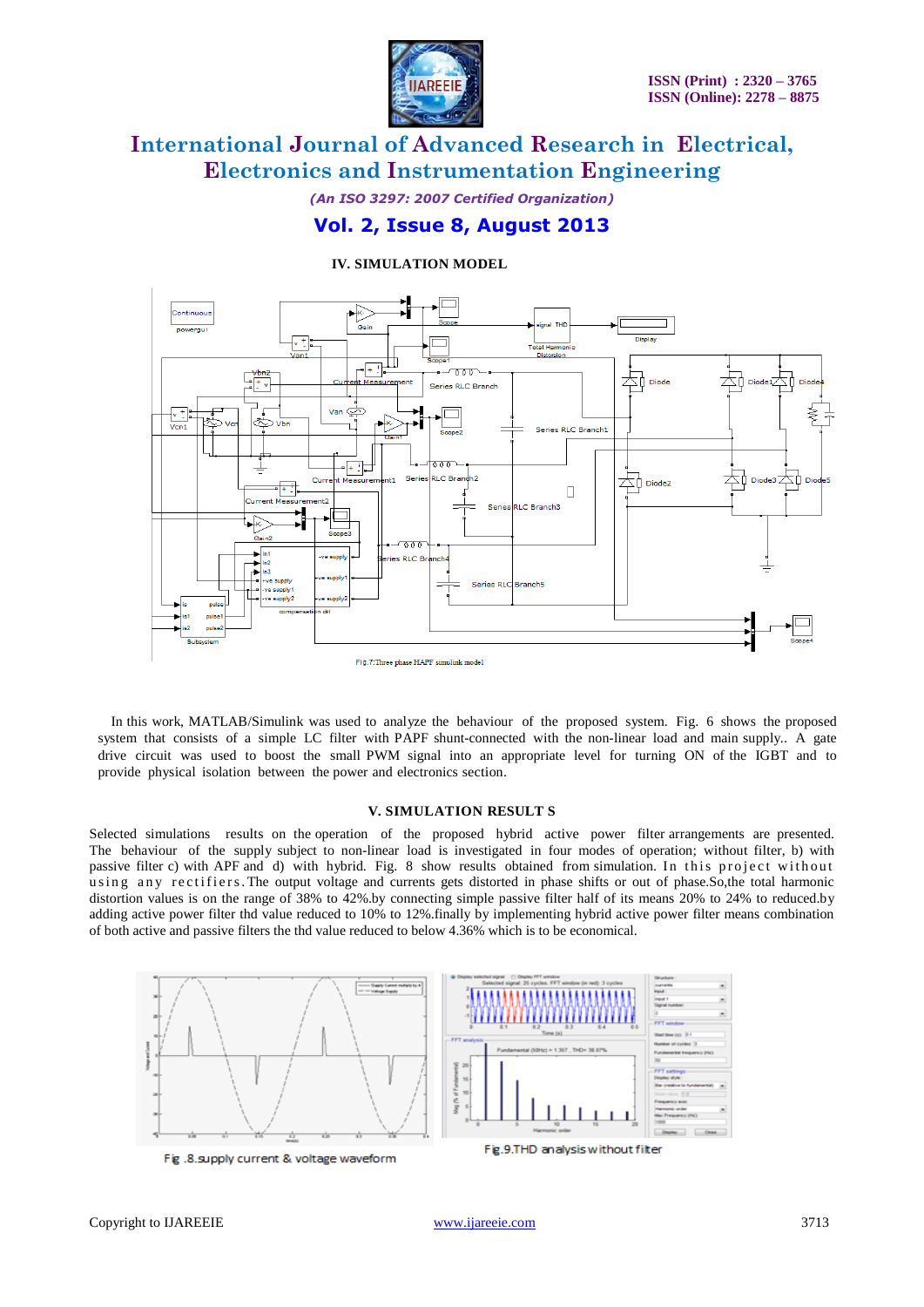

*(An ISO 3297: 2007 Certified Organization)*

### **Vol. 2, Issue 8, August 2013**









Fig.15.THD analysis with hybrid active passive filter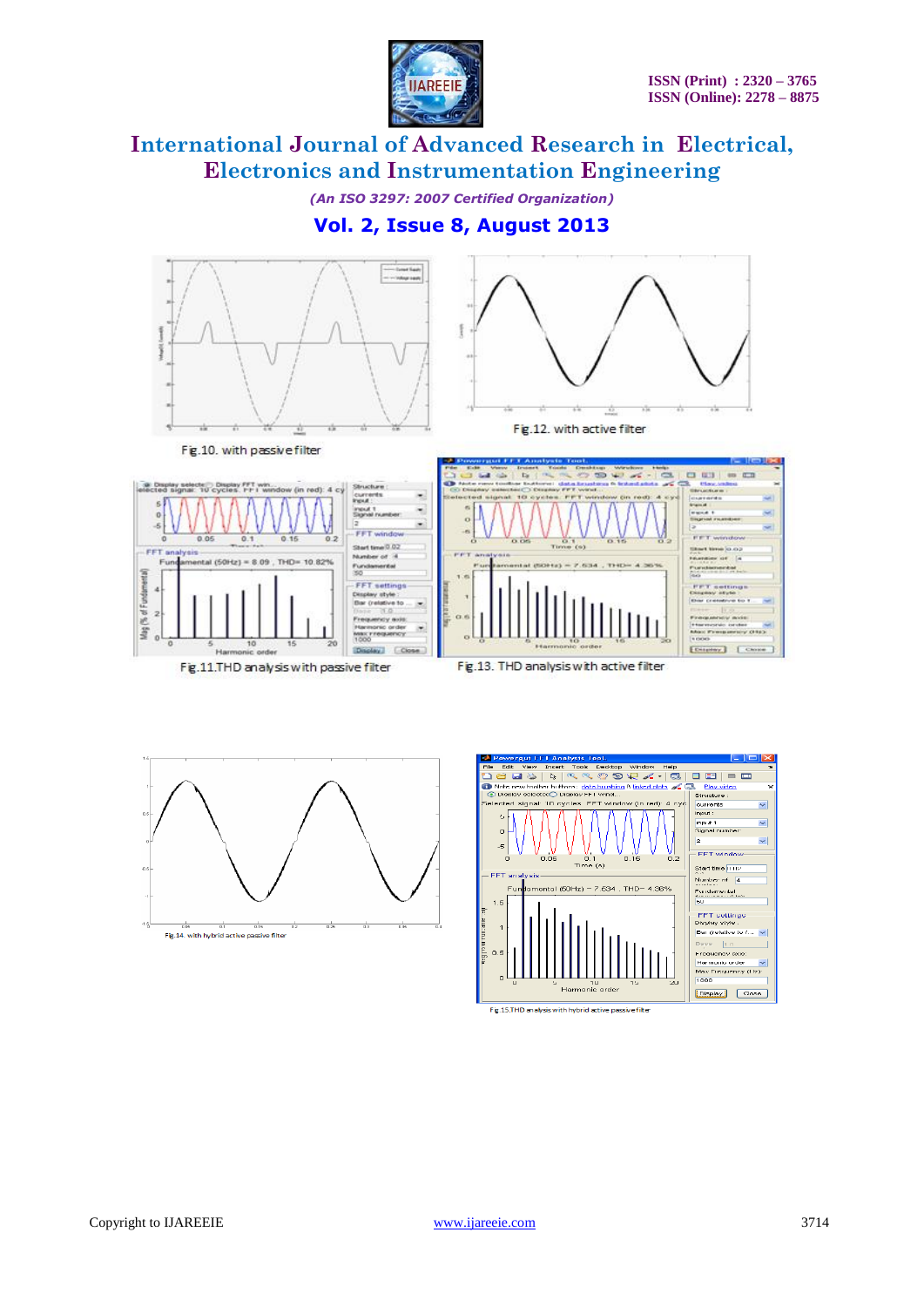

*(An ISO 3297: 2007 Certified Organization)*

### **Vol. 2, Issue 8, August 2013**





Fig.16. supply voltage waveform for 3-phase system

**Comparison**:

| Type of Filter              | <b>THD Value</b> |
|-----------------------------|------------------|
| <b>Without Filter</b>       | 38%              |
| Passive Filter              | 10.82%           |
| <b>Active Filter</b>        | 7.83%            |
| <b>Hybrid Active Filter</b> | 4.36%            |

### **VI.CONCLUSION**

This work has illustrated that the single-switch could be used to effective to improve the performance of a passive filter using hybrid APF arrangements that is equally capable of reducing harmonic components in the current supply and achieved unity power factor operation in a single-phase system feeding a non-linear load. Expected sinusoidal supply current that in phase and time with the supply voltage can be obtained by injecting equal but opposite current to shape the pulsating supply current into a sinusoidal form and in time and phase with the supply voltage. The system employs only one control loop to generate appropriate active PWM switching signal, thus minimized the control requirement and reduce switching stress and losses.

#### **REFERENCES**

- 1] J.S. Subjak, JR. and J. S. McQuilkin, "Harmonics-Causes, Effect, Measurementand Analysis: An Update", IEEE Trans. on Indus. App. Vol.
- 26, issues , Nov-Dec 1990, pp. 1034-1042.<br>[2] M. El-Habrouk. M.K. Darwish [2] M. El-Habrouk, M.K. Darwish and P. Mehta, "Active Power Filter: A Review", IEEE Proc. Electric power App. Vol.147, Issue 5, Sept. 2000, Page(s):403-413 [58].
- [3] M. Ehsani and K.R. Ramani, "Recent advances in power electronics and application", Southcon Conference Record, March 1994, pp. 8-13.
- [4] B.K. Bose, "Power Electronics-A Technology Review", Proceeding of IEEE, Vol.80, No.8, Aug. 1992, pp. 1303- 1334.
- [5] Hamzah, N.R.; Hamzah, M.K.; Abu Hasim, A.S.; Abdul Rahman, N.F.A.; "Single-phase shunt active power filter using single-switch incorporating boost circuit", IEEE 2nd International Power and Energy Conference, 2008. PECon 2008. 1-3 Dec. 2008Page(s):1112 – 1117
- [6] J.H.R Enslin and J.D. Van Wyk, "A New Control Philosophy for Power Electronic Converters as Fictitious Power Compensator" IEEE Transactions on Power Electronics, Vol. 5, No. 1, January 1997.
- [7] J. P. Gegner and C. Q. Lee, "Linear Peak Current Mode Control: A Simple Active Power Factor Correction Control Technique for Continuous Conduction Mode", 27th Annual IEEE, Power Electronics Specialist Conf. PESC '96, Vol.1, 23-27 June 1996, pp. 196-202. [8] M. F. Siam, "The Control of Static VAR Compensator and Active Power Filter", Doctorate Thesis, Heriot-Watt University, September ....<br>1998.
- [9] A.M. Omar; "The Three-Phase Single Stage Flyback Converter", Doctor of Philosophy thesis, University of Malaya, Nov. 2001.

#### **BIBILOGRAPHY**



**Velupucherla Obul Reddy** received his M.Tech in Power Electronics from the JNTUH,India in 2011 and a B.Tech in Electrical and Electronics Engineering from JNTUH, India, in 2009. He is presently working as a Asst. Professor in Aurora"s Engineering College, AP, India. His main research areas are Switched Mode Power Converters, Renewable Energy Sources, Electrical Drives.